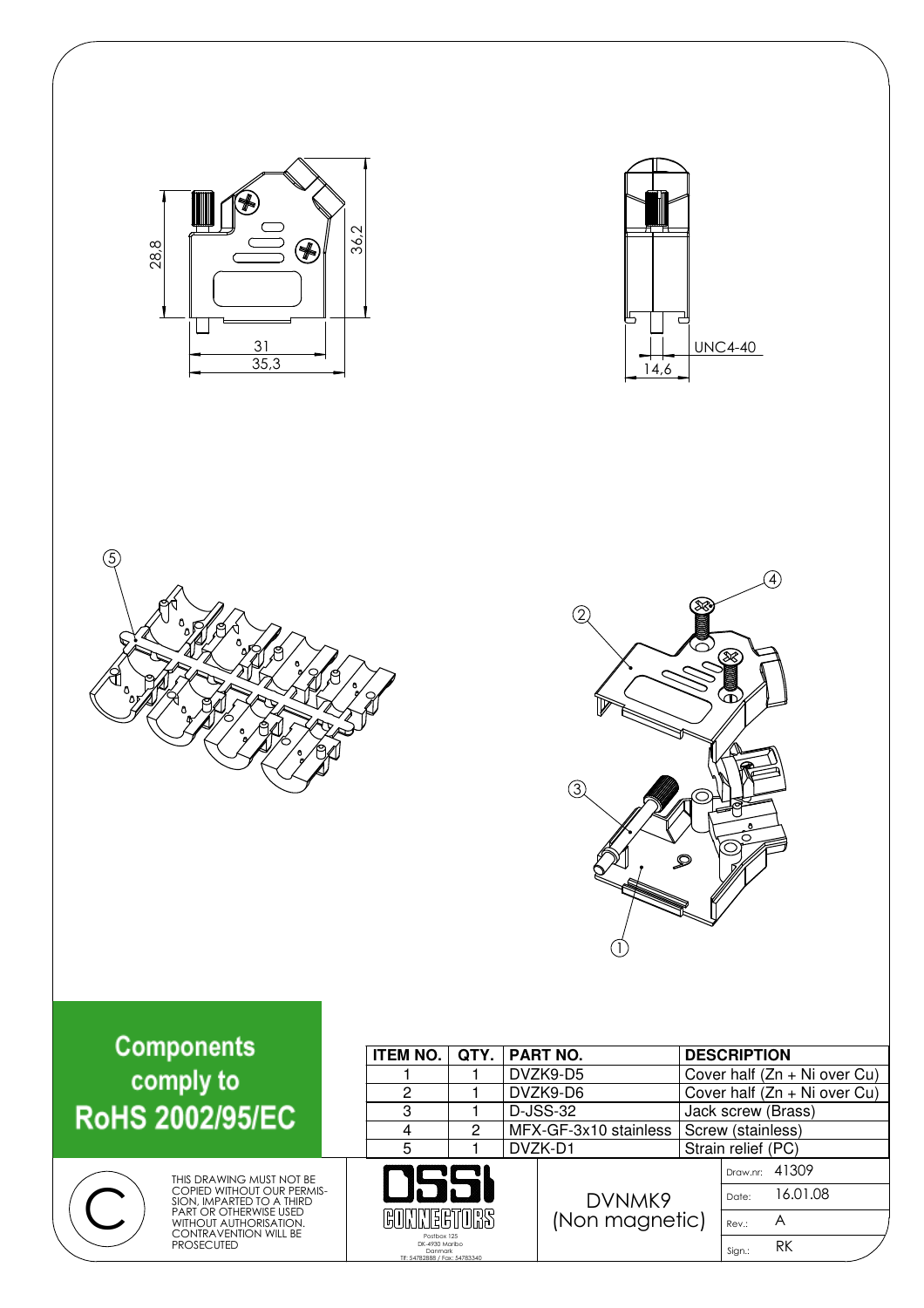| ŧ<br>28,8<br>33,3<br>39,5                                                                                                                                                             | 40,2                                                                                                                                                  | ⊞<br>14,6                                                                                                      | سے<br><b>UNC4-40</b>                                                                                                                                |
|---------------------------------------------------------------------------------------------------------------------------------------------------------------------------------------|-------------------------------------------------------------------------------------------------------------------------------------------------------|----------------------------------------------------------------------------------------------------------------|-----------------------------------------------------------------------------------------------------------------------------------------------------|
| $\circledS$                                                                                                                                                                           |                                                                                                                                                       | 2<br>(3)<br>15                                                                                                 | A,<br>$\triangleright$                                                                                                                              |
| <b>Components</b><br>comply to<br><b>RoHS 2002/95/EC</b>                                                                                                                              | <b>ITEM NO.</b><br>QTY.<br>1<br>1<br>$\overline{c}$<br>1<br>3<br>$\overline{c}$<br>$\overline{4}$<br>$\overline{2}$<br>$\overline{5}$<br>$\mathbf{1}$ | <b>PART NO.</b><br><b>DVZK15-D5</b><br><b>DVZK15-D6</b><br><b>D-JSS-32</b><br>MFX-GF-3x10 stainless<br>DVZK-D1 | <b>DESCRIPTION</b><br>Cover half (Zn + Ni over Cu)<br>Cover half (Zn + Ni over Cu)<br>Jack screw (Brass)<br>Screw (stainless)<br>Strain relief (PC) |
| THIS DRAWING MUST NOT BE<br>COPIED WITHOUT OUR PERMIS-<br>SION, IMPARTED TO A THIRD<br>PART OR OTHERWISE USED<br>WITHOUT AUTHORISATION.<br>CONTRAVENTION WILL BE<br><b>PROSECUTED</b> | ℍ<br>Postbox 125<br>DK-4930 Maribo<br>Danmark<br>Tif: 54782888 / Fax: 54783340                                                                        | DVNMK15<br>(Non magnetic)                                                                                      | Draw.nr: 41310<br>16.01.08<br>Date:<br>A<br>Rev.:<br>RK<br>Sign.:                                                                                   |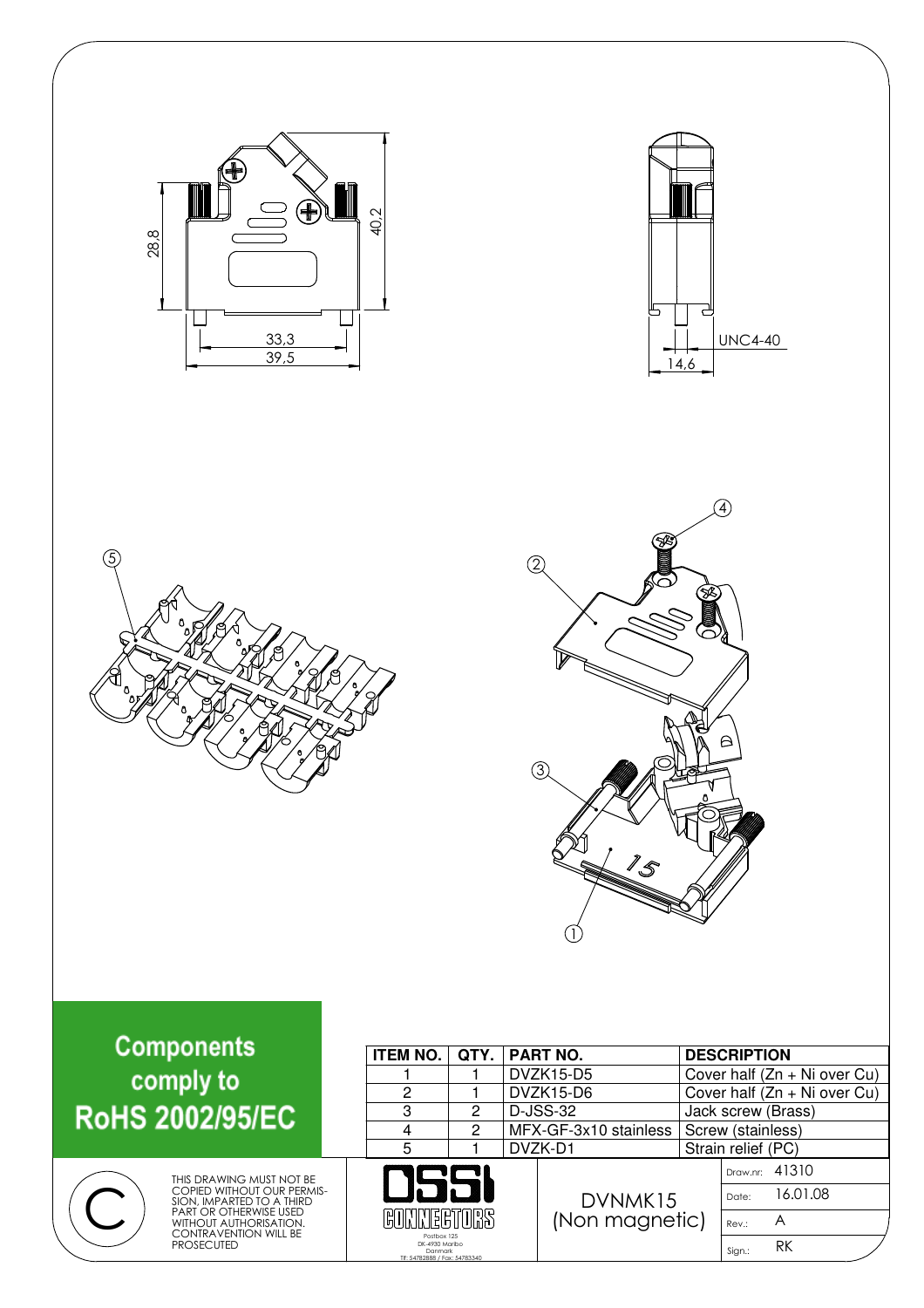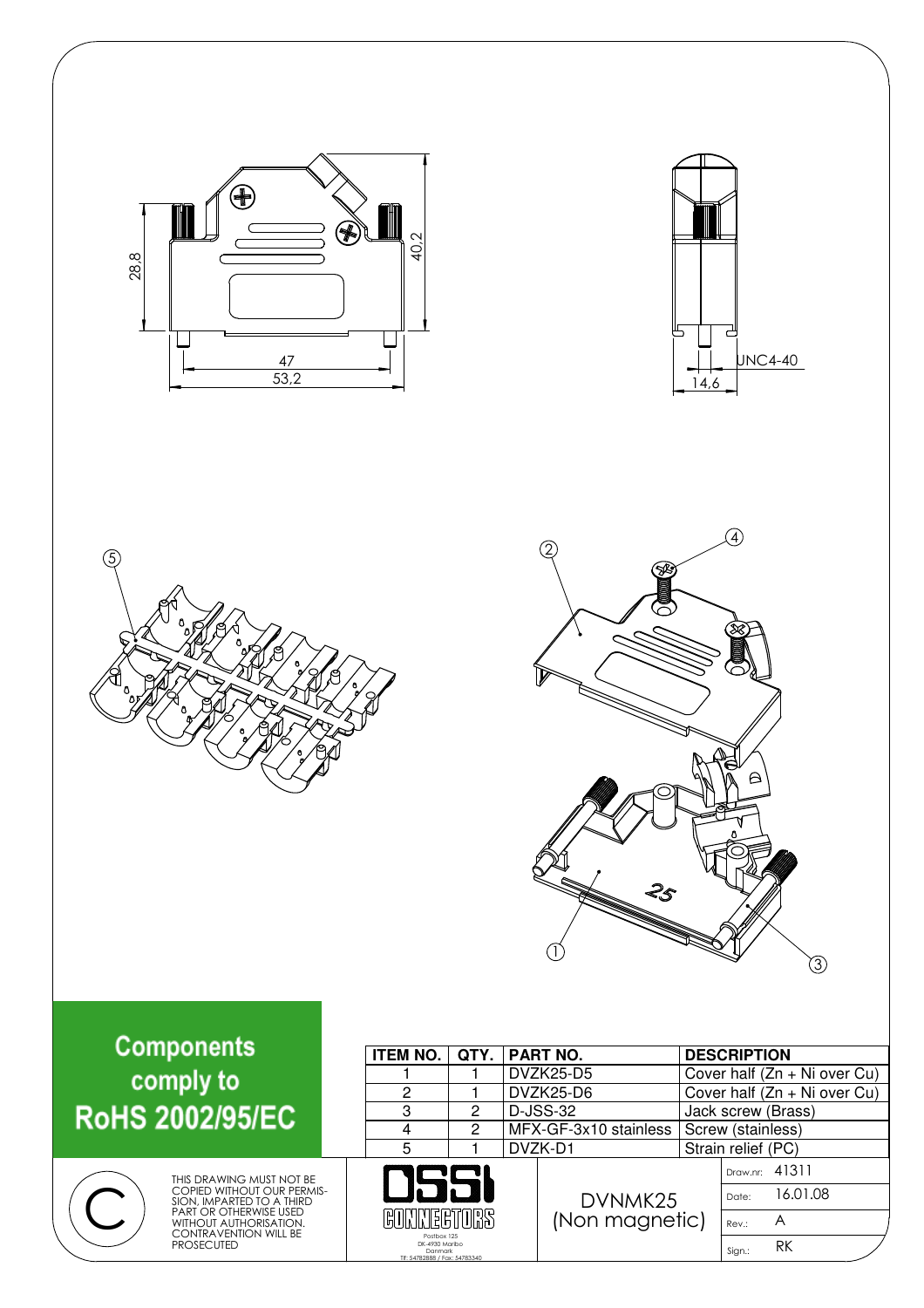